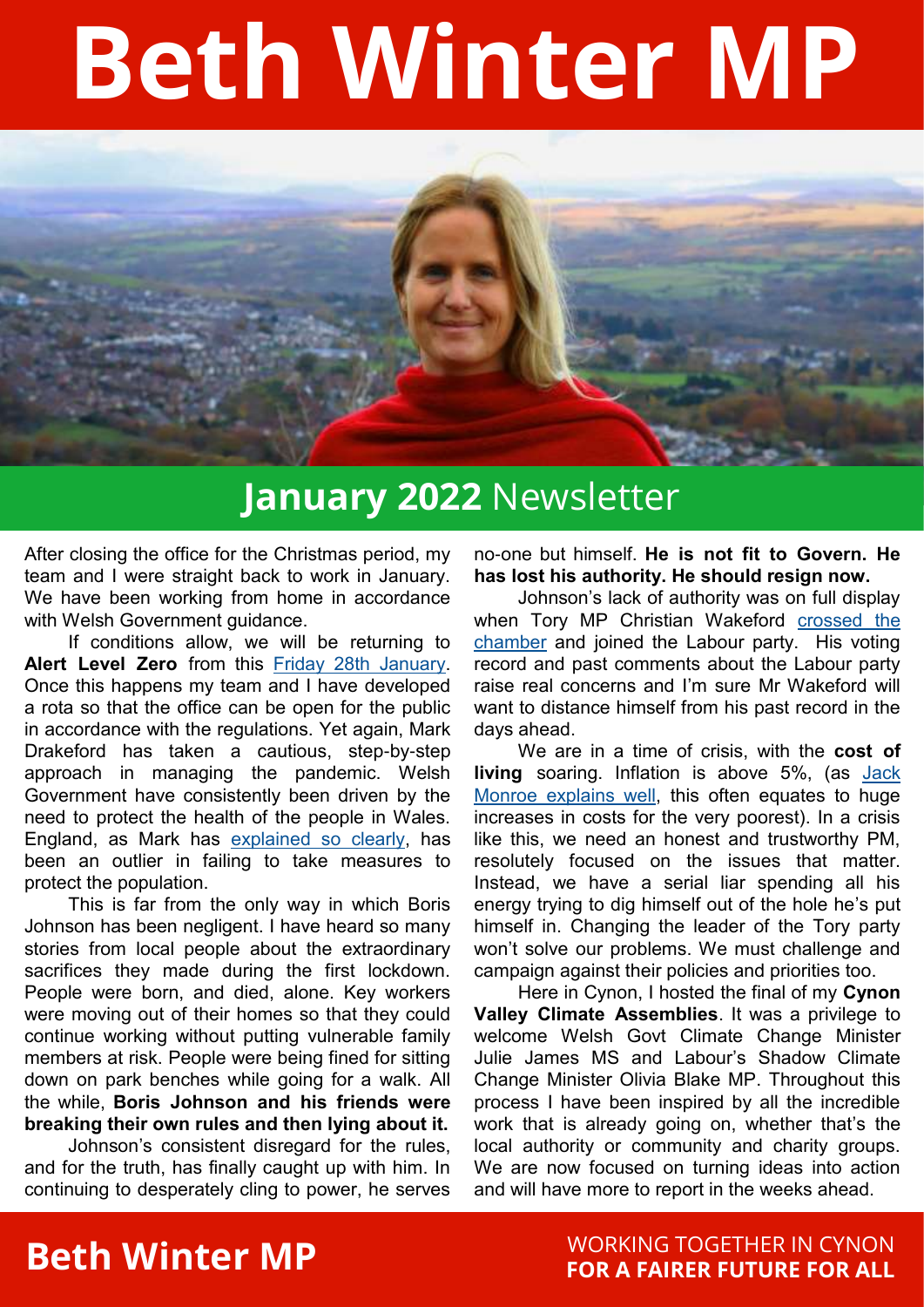### **In Cynon**

In my last update, I congratulated Robins and Hummingbirds at **Pengeulan Primary**, whose brilliant snowman design (pictured) was the winner of my [2021 Christmas Card](https://www.bethwinter.wales/2021/12/01/2021-christmas-card-competition/)  [competition.](https://www.bethwinter.wales/2021/12/01/2021-christmas-card-competition/) I spent time in December getting out to schools in Cynon to thank them for taking part and congratulate the winners and runners up.

Huge congratulations to all the Labour members who have been selected to stand as Labour candidates in May's Council elections! As well as sitting Cllrs, I want to say a special word of congratulations to **newly selected candidates** Richard Jones, Louisa Addiscott, Victoria Dunn, Mustapha Maohoub, Julie Cook, Marcia Rees-Jones, and Richard Flowerdew. I know you all already do an incredible job in your communities and have every confidence that local people will put their trust in you to deliver on their behalf in the Council chamber. I can't wait to get out on the campaign trail with you all!

The **RCT Labour Group** must be commended on taking a grassroots, bottom-up approach to putting together their manifesto for the Council elections, they are running a survey so that local people can feed into the process. Have your say [here](https://actionnetwork.org/forms/rct-labour-christmas-survey/) if you haven't already!

I held a **virtual coffee morning** for Labour members earlier this month and will continue to host these on the second Saturday of every month. It always gives me a little boost to spend some time with local members after a long week in parliament. I hope we'll be able to hold the next one in person!

In addition to my regular **meetings**, this month I met with mental health charity Valleys Steps, with Year 6 pupils at Town CIW Aberdare Primary, with RCT Chief Executive Chris Bradshaw and Climate Change Champion Rhys Lewis, as well as with the Council's new sustainable food co-ordinator.

My brilliant casework team are available all the time but they have put time aside on **[Wednesday mornings to offer face](https://www.facebook.com/BethWinterMP/photos/a.109147603833295/662963138451736/?type=3&theater)  [to face support and advice](https://www.facebook.com/BethWinterMP/photos/a.109147603833295/662963138451736/?type=3&theater)** to anyone in Cynon Valley. Constituents can book a slot to meet with my caseworkers in the office. Please do let people know about this service.

I was able to visit the **Holocaust Memorial Day** [exhibition](https://www.facebook.com/BethWinterMP/photos/a.109147603833295/664144818333568/?type=3&theater) on Jewish Refugees at the Cynon Valley Museum last Saturday. It was a moving and informative experience. It certainly brought home to me how much Jewish people suffered as well as the huge positive contribution so many made to our communities here in the South Wales Valleys. I would encourage everyone to attend this exhibition which runs until 5th February.

I must end with a note of congratulation to Janis and everyone else at **Cynon Valley Organic Adventures** on winning the National Lottery Community Fund ['Wales project of the year'](https://www.facebook.com/LotteryGoodCauses/posts/10159031421247690) award! Llongyfarchiadau!



Congratulating pupils at Pengeulan Primary on their Christmas Card!



The Jewish Refugees exhibition at CVM



Cynon Valley Organic Adventures celebrating their award!

WORKING TOGETHER IN CYNON **FOR A FAIRER FUTURE FOR ALL**

#### **Beth Winter MP**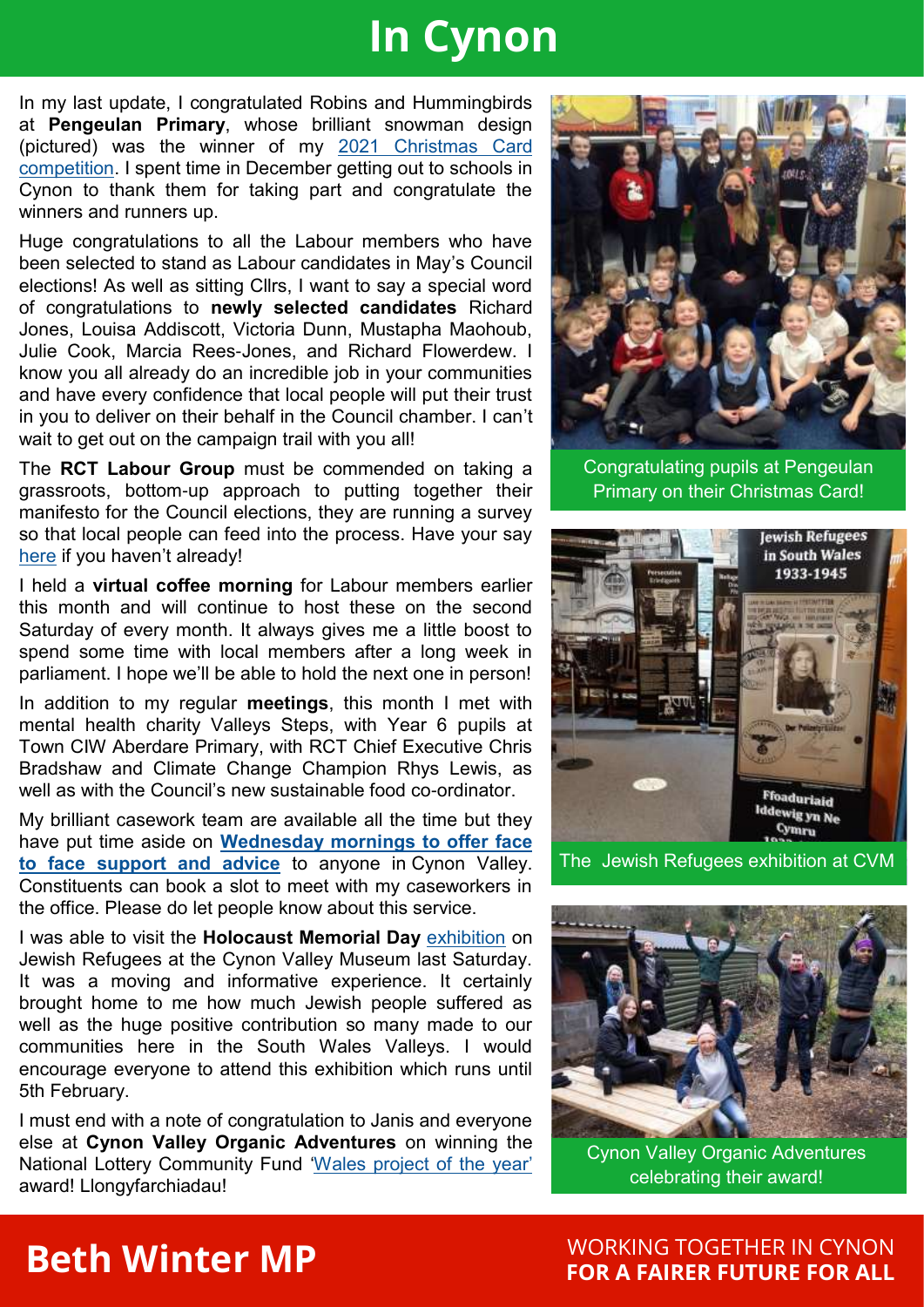#### **In The Bubble**

The **cost of living crisis** and the attacks on our democratic rights, not Boris Johnson's antics, should be the focus of headlines at the moment. With the cost of fuel and food soaring, there is simply no way of squaring the circle for so many people.

By **9am on the 7th January**, the average FTSE 100 CEO had taken home more than the average worker will earn in 2022. GMB Union calculate that a social care worker would have to work for 173 years to earn what a FTSE CEO will take home this year. Oxfam released a report which shows that the 10 richest people in the world have DOUBLED their wealth during Covid, while 99% of people are worse off.

**Something has gone seriously wrong** in the way we value people. Our key workers work as hard as anybody, and society would collapse without them. Their pay packets should reflect that reality. We need to tax this wealth.

I took the chance to speak against the **Welfare Cap** in a debate on the subject. Whilst the vote would not have removed it, I felt it was important to put on record my strong opposition to the cap. It is wrong in principle to cap benefits such as Disability Living Allowance, Carer's Allowance and Winter fuel payments. Watch part of the speech back [here.](https://twitter.com/BethWinterMP/status/1480872767788666882?s=20) 

On 17th January, our democracy came under attack from this authoritarian Tory Government in both Houses of Parliament. The **Elections Bill** would introduce voter ID, stopping 2 million people from voting. I was hoping to speak against the Bill but time for debate was limited. Here's [the speech I would have](https://www.bethwinter.wales/2022/01/18/elections-bill-the-speech-i-would-have-given/)  [given.](https://www.bethwinter.wales/2022/01/18/elections-bill-the-speech-i-would-have-given/) At the same time as the Elections Bill was being rushed through the Commons, the **Policing Bill** was in the Lords. This is a chilling piece of legislation which effectively criminalises the right to peaceful protest, a right which is at the heart of our democracy. I'm glad [the Lords rejected some of the content](https://www.bbc.co.uk/news/uk-politics-60032465) but the whole Bill must be thrown out.

The **Welsh Grand Committee** is a day that is put aside once per parliament in which all Welsh MPs are entitled to speak. It is an all too rare occasion on which I can contribute in Welsh in the Commons. The theme of the debate was 'strengthening the union' and I [took the chance](https://twitter.com/BethWinterMP/status/1483549382431678464?s=20) to demand that the 4 nations of the UK are treated as equals, rather than having to go cap in hand to Westminster any time additional needs arise.

The **Welsh Affairs Committee** has met several times recently to plan future business, but we haven't had any public meetings. Much of my time in parliament has been taken up sitting on two Bill Committees, the Dormant Assets Bill and Charities Bill.

Christopher Kapessa would have turned 16 on the 6th January this year. Instead, his family celebrated his birthday without him. He drowned in the river Cynon in July 2019 after allegedly being pushed in. I joined the vigil in London this month and was devastated that [the High Court ruled against Alina's](https://www.voice.wales/bitter-blow-dealt-by-a-racist-justice-system-christopher-kapessa-high-court-verdict-sparks-outrage/) claim. Love and solidarity to Christopher's family. You can watch a good explainer on the campaign from  $IV$  here, and the BBC documentary [here.](https://www.bbc.co.uk/iplayer/episode/m000wzbp/bbc-wales-investigates-christopher-the-boy-who-never-came-home) **Justice for Christopher Kapessa.**



Speaking against the welfare cap with John McDonnell & Dan Carden



A rare chance to speak in Welsh at the Welsh Grand Committee



With the Justice for Christopher Kapessa campaign at the High Court

#### **Beth Winter MP**

#### WORKING TOGETHER IN CYNON **FOR A FAIRER FUTURE FOR ALL**